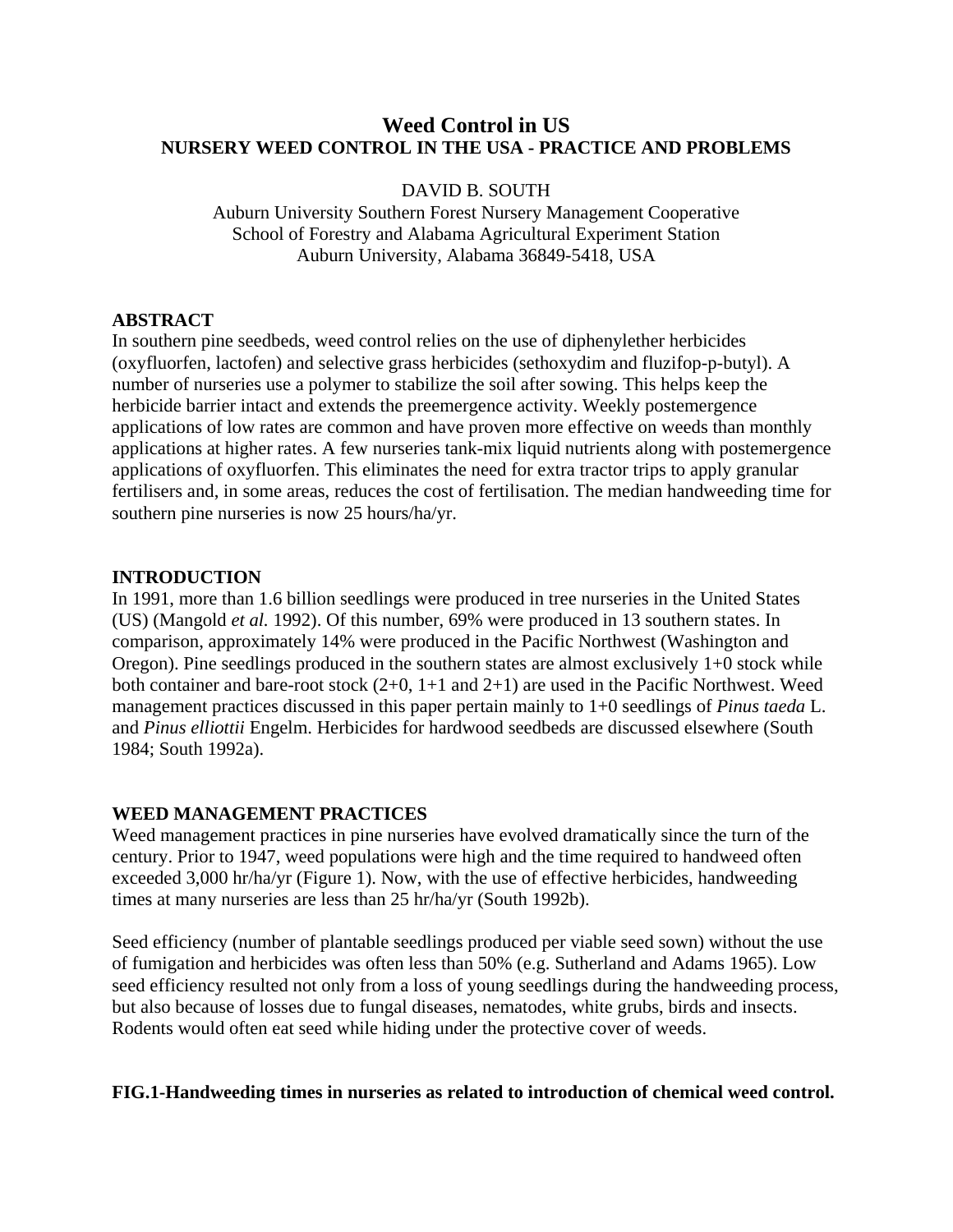### **Fumigation and Mineral Spirits**

Weed management systems in southern pine nurseries changed dramatically after World War II. Handweeding was greatly reduced by the wide-scale adoption of mineral spirits (with xylene as the active ingredient) as a selective herbicide and the use of methyl bromide fumigation. Although both methods were introduced to conifer nurseries about the same time, the less expensive treatment (mineral spirits) quickly gained favour with nursery managers. As a result, seed efficiency at many nurseries improved to about 65%.

By 1975, most nursery managers (73%) in the southern US were fumigating with methyl bromide and applying mineral spirits to control weeds. Average handweeding time for these nurseries was 380 hr/ha. Nurseries operated by state and federal governments tended to fumigate less frequently and averaged 545 weeding hr/ha. Industry nurseries fumigated on a frequent basis and averaged 182 weeding hr/ha. Although these chemicals were very helpful in reducing the level of weed populations, there still was a need for more efficient weed control.

Research by the Auburn University Southern Forest Nursery Management Cooperative determined that pines were tolerant of many diphenylether herbicides (South 1988). These herbicides (Table 1) were usually more effective and less expensive than mineral spirits. Although most diphenylether herbicides are very resistant to leaching, a few are water soluble when formulated as a salt (fomesafen; acifluorfen-sodium). With the use of herbicides and fumigation, seed efficiency can often be greater than 80%.

### **Diphenylether herbicides**

In 1979, oxyfluorfen was registered for both preemergence and postemergence applications. It was initially believed that a preemergence application of 0.5 kg a.i./ha followed by three monthly applications (at the same rate per application) would be sufficient to provide season-long management of weeds (South and Gjerstad 1980). However, one manager noticed control of yellow nutsedge (*Cyperus esculentus* L.), purple nutsedge (*Cyperus rotundus* L.) and flathead sedge (*Cyperus compressus* L.) was less when using oxyfluorfen than when compared to weekly applications of nitrofen. Therefore, tests were conducted to compare weekly postemergence applications with monthly applications (Blake and South 1987). Weekly applications proved more effective on certain weeds than monthly applications (Table 2). The increase in weed suppression is attributable to two factors. First, weekly applications ensure that newly germinated weeds are treated before they have sufficient time to produce a thick epicuticular wax. Several weed species are more susceptible when they are 1 week old than when they are 2 weeks old (Wichert *et al.* 1992). Second, holes in the chemical barrier may result when irrigation, heavy rainfall, or tractor tires disturb the soil surface. Weed seed can germinate and emerge in these holes without having to contact the herbicide. With weekly applications, the chemical barrier is "repaired" and therefore the number of weeds that escape contact with the barrier is decreased. This appears especially important for species like prostrate spurge (*Euphorbia humistrata* Engelm. ex Gray), spotted spurge (*Euphorbia maculata* L.) and flathead sedge. Although the cost of application increases, the annual use of herbicide used does not increase. Therefore, efficiency of herbicide use is increased with light frequent applications. Many nursery managers in the South now use frequent applications of low rates of diphenylether herbicides (South 1992a).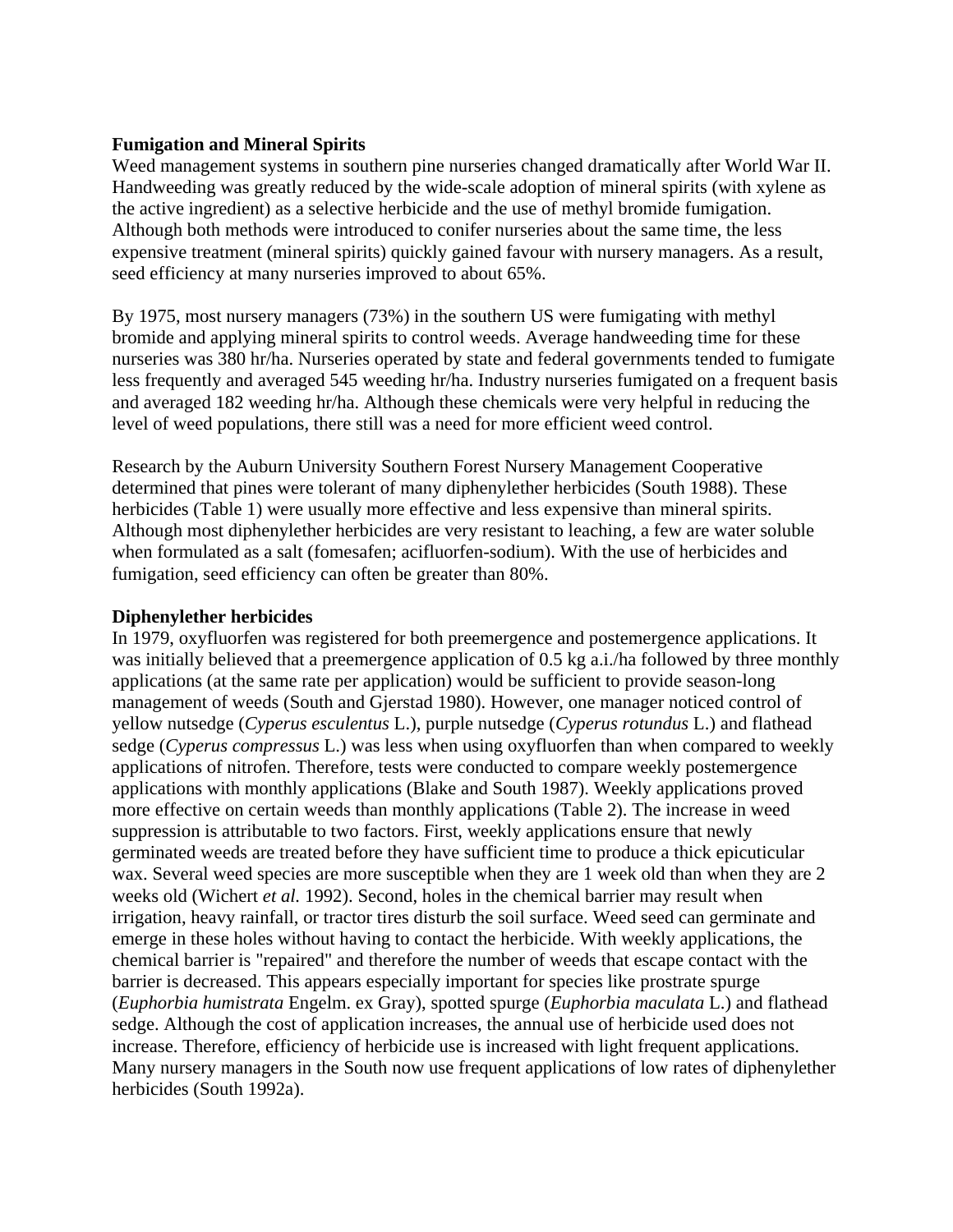In 1988, lactofen was registered for use on southern pine nurseries (South 1988). This herbicide has more activity on certain broadleaf weeds than oxyfluorfen (Table 2). However, it is less effective on certain grasses and sedges. Since newly emerged southern pines have demonstrated slightly more tolerance to lactofen than to oxyfluorfen, a number of nursery managers use lactofen for the first and second postemergence applications.

# **TABLE 2 - Effect of monthly and weekly applications of diphenylether herbicides on numbers of** *Euphorbia* **spp. and** *Eclipta alba* **per plot (223 m2)\***.

| weed      | location                                  | oxyfluorfen<br>monthly weekly             | lactofen<br>monthly weekly | fomesafen<br>monthly weekly |
|-----------|-------------------------------------------|-------------------------------------------|----------------------------|-----------------------------|
| Euphorbia | Alabama<br><b>Arkansas</b>                | 481331 05817<br>402036125420              |                            |                             |
| Eclipta   | S. Carolina<br>Alabama<br><b>Arkansas</b> | 16 121 054 1<br>16600001<br>3632 0 5 4335 |                            |                             |

\* Three monthly postemergence applications (560 g a.i./ha/application) compared with twelve weekly applications (140 g a.i./ha/application).

The sodium salt of fomesafen is currently registered in the state of Georgia as a preemergence application on pine seedbeds. Unlike most diphenylether herbicides fomesafen is formulated as a salt and therefore it will leach into the soil. At nurseries with silt loam soils, germinating pines have been injured with a preemergence application of 0.5 kg a.i./ha. This type of injury has not been observed on sandy soils in Georgia where the herbicide apparently is leached away from germinating seeds by frequent irrigation. Foliar injury has been observed on newly emerged pine seedlings when a surfactant or crop-oil was used with a postemergence application.

### *Grass Herbicides*

Prior to the introduction of selective grass herbicides, annual and perennial grasses were very troublesome. However, since sethoxydim and fluzifop-p-butyl are now registered, the need to handweed grasses has been eliminated. Troublesome weeds now include a few broadleaf weeds [sicklepod (*Cassia obtusifolia*), morningglory (*Ipomea* spp.), spurges (*Euphorbia* spp.)] and sedges. The selective nature of grass herbicides allows nursery managers to apply these materials even during germination (injury could result when using a crop-oil adjuvant). One advantage of these herbicides is that they work best after grasses have emerged. This allows the nursery manager to apply the herbicide only when and where needed. Spot applications are often used to avoid wasting herbicide. With the use of sethoxydim, the median weeding time in southern pine nurseries is 25 hr/ha/yr. In 1980 (when sethoxydim was not used) the median weeding time was 62 hr/ha/yr (South 1986).

# *Soil Stabilisation*

Polymeric soil stabilisation in pine seedbeds was first reported in Australia (Haines 1970). Use in the US increased after the Weyerhaeuser Company began using it to increase seed efficiency (Carlson *et al.* 1987). A solution of 1 part glue and 10 parts water (5,200 l/ha) is applied after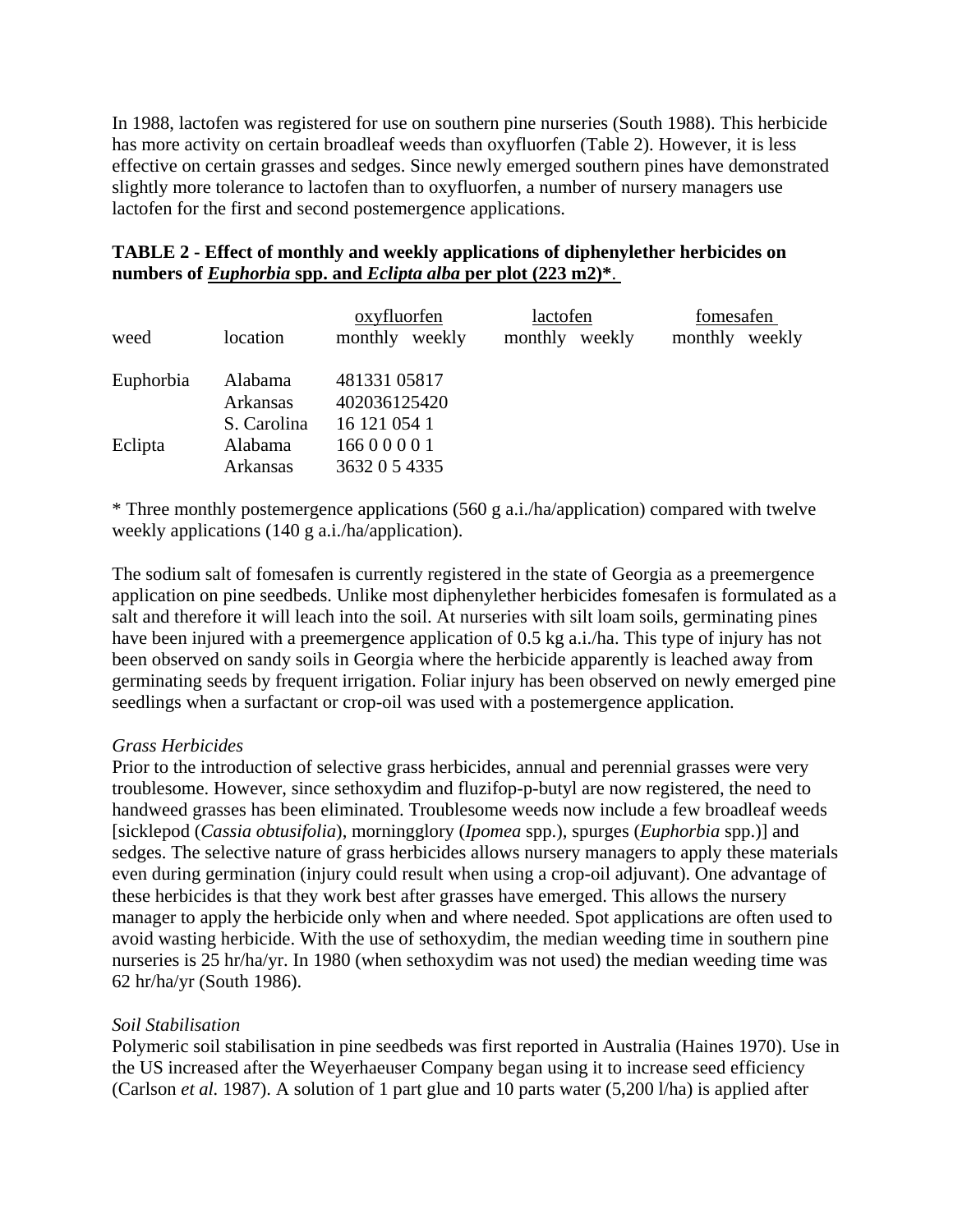sowing. As it dries, it forms a thin protective crust. The crust reduces erosion due to wind, rain, and irrigation. Although the cost can be NZ \$1,000/ha, it often increases seed efficiency enough to pay for treatment.

Several nursery managers have reported that preemergence weed control with oxyfluorfen is improved when using a soil stabiliser. This treatment helps keep the herbicide barrier intact and extends the preemergence activity. This can be important since postemergence applications (oxyfluorfen or lactofen) are delayed for about 6 weeks until enough epicuticular wax has developed to protect the epicotyl and young needles from injury. Similar results have been reported at the Owhata Nursery where propazine is used preemergence (Brown 1991).

### **Surfactants**

For postemergence applications, many nursery managers use a crop-oil/surfactant blend (83% oil and 17% surfactant). This increases the phytotoxicity of oxyfluorfen to weeds while slightly increasing injury to pine needles. For this reason, the crop-oil is often not used for the first two postemergence applications. Use of the crop-oil is usually delayed until the pines are 8 to 10 weeks old. At this age, burning of the young needles is usually cosmetic and growth of the seedlings appears unaffected. Some managers are beginning to use the new silicone surfactants. These new compounds greatly reduce the surface tension and have the potential to increase selectivity.

### *Herbicide/Fertiliser Tank-mix*

At a few nurseries, a liquid fertiliser is applied in a tank-mix along with weekly applications of oxyfluorfen. The herbicide/fertiliser solution is applied using the spraying equipment normally used for herbicides. This "weed and feed" program has an advantage since no additional trips are required to apply fertiliser. Liquid applications can be made irrespective of whether seedlings are dry or wet. In some cases, the cost of fertiliser is less in liquid form. The uniformity of fertiliser application appears to be better than with granular fertiliser.

At the Garland Gray Nursery in Virginia, the liquid fertiliser is diluted with water (50:50 ratio), the oxyfluorfen (140 g a.i./ha) is added, and the mixture is sprayed at 470 l/ha. No crop-oil or surfactant is used. The first four weekly applications of fertiliser are applied using  $10-1-4+(2.5\%)$ sulphur). This equates to applying 28 kg N/ha/application. The next 6 or 7 applications use a 14- 0-8 +(4% sulphur) formulation (39 kg N/ha/application). Irrigation is applied immediately after each application. The nitrogen source is about half urea and half ammonium nitrate (a small amount is from ammonium thiosulphate).

At the Andrews Nursery in Florida, 28 l of the liquid fertiliser  $[30-0-0+(2.5%)$  sulphur)] is mixed with 132 l of water, oxyfluorfen (112 g a.i./ha) and micronutrients (2.3 l of Helena's ZFM PLUS). This solution is applied at 163 l/ha and equates to applying 11 kg N/ha/application. If the crop looks slightly chlorotic, the rate is increased to 15 to 19 kg N/ha. An application is made every week from June (when seedlings are 6 weeks old) until late August. A crop-oil/surfactant blend is not used since it burns the seedlings if combined with the tank/mix. An ammonium nitrate/urea source is used since urea is less phytotoxic than ammonium nitrate (Coker 1991).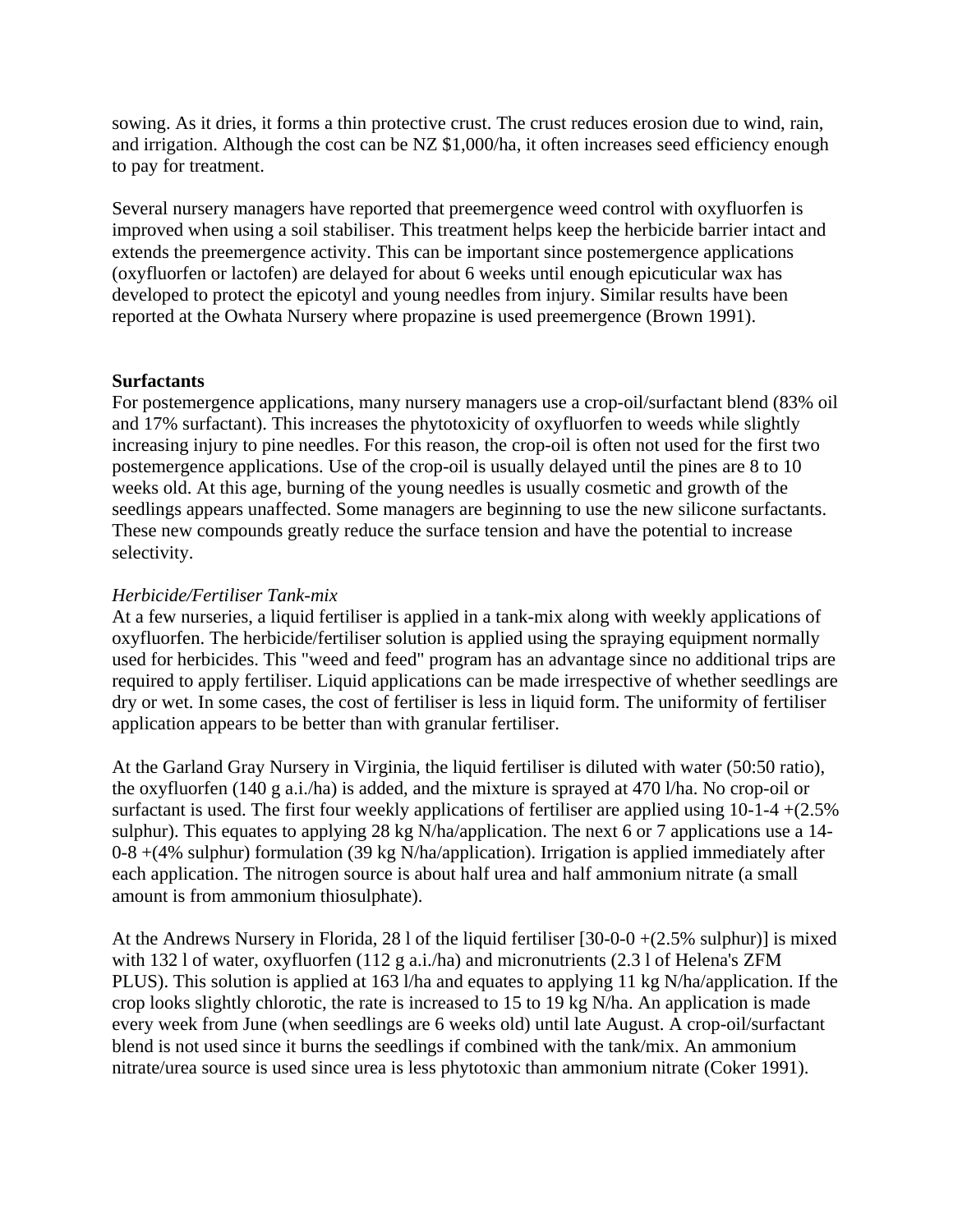Foliar fertilisation is not the objective of using this method. The main reasons for using this technique are to: (1) eliminate additional tractor-trips for fertiliser applications; (2) take advantage of a less expensive source of nitrogen; (3) increase uniformity of fertiliser application; (4) provide a more continuous supply of fertilisers; and (5) possibly increase nutrient use efficiency.

## **PROBLEMS**

### **Weed Control at Forest Service Nurseries**

The use of herbicides can become a political issue as evidenced by the US District Court Order that temporarily banned the use of herbicides on National Forest lands in Washington and Oregon. The consequences of ceasing the use of herbicides in a nursery weed management program can be documented by observing the effect on weed management costs at the J. Herbert Stone Nursery (Figure 2). Even with soil fumigation (methyl bromide with 33% chloropicrin) and mechanical cultivation, handweeding costs in one-year-old seedbeds after the ban were up to five times greater than the total weed management costs in 1983 (when herbicides were used). In addition, seed efficiency at the Wind-River Nursery was reduced to the point where 25% more seed was required to produce the same number of plantable seedlings. In contrast, seed efficiency can often be greater than 80% with the use of effective herbicides and methyl bromide fumigation (South 1990). Ceasing the use of herbicides in bare-root nurseries not only increases the cost of seedling production, but when seed is in short supply, it can also reduce the number of seedlings available for reforestation.

## **FIG.2-Weed control costs for 2+0 seedlings at the J. Herbert Stone Nursery. Cost of methyl bromide fumigation (NZ \$5,600/ha) is not included. Herbicides were not used after 1983. Black bar represents costs for 1+0 stock.**

The cost of seedling production at US Forest Service nurseries is usually higher than for comparable sized private nurseries or company nurseries (2+0 seedlings can cost NZ \$338 per thousand). One reason is that Forest Service managers must operate under a different set of rules. For example, private nursery managers can select from any pesticide approved for use in nurseries by the Environmental Protection Agency (EPA). However, due to governmental regulations, only a few of these pesticides may be used at Forest Service nurseries. A pesticide background statement (USDA Forest Service 1987) must be financed and completed before a Forest Service manager can use an EPA approved pesticide. This limits the number of effective pesticides that may be used in Forest Service nurseries. For example, an old herbicide chlorthal (which can leach into the groundwater) may be used because it has a background statement, but the new herbicide lactofen (which is highly resistant to leaching) may not be used because it does not yet have a background statement. Due to additional red-tape, lack of a profit incentive, and pressure from anti-pesticide groups, several Forest Service managers use a minimal amount of herbicides. They want to show the public that they are serious about not utilizing chemical herbicides in the environment unless they are absolutely required to get the job done. For weed control, they rely mainly on soil fumigation (which costs NZ \$6 per thousand seedlings), mechanical cultivation and handweeding. As a result, per hectare weed control costs at Forest Service nurseries are usually among the highest in the US. The handweeding cost per thousand 2+0 seedlings can exceed NZ \$13.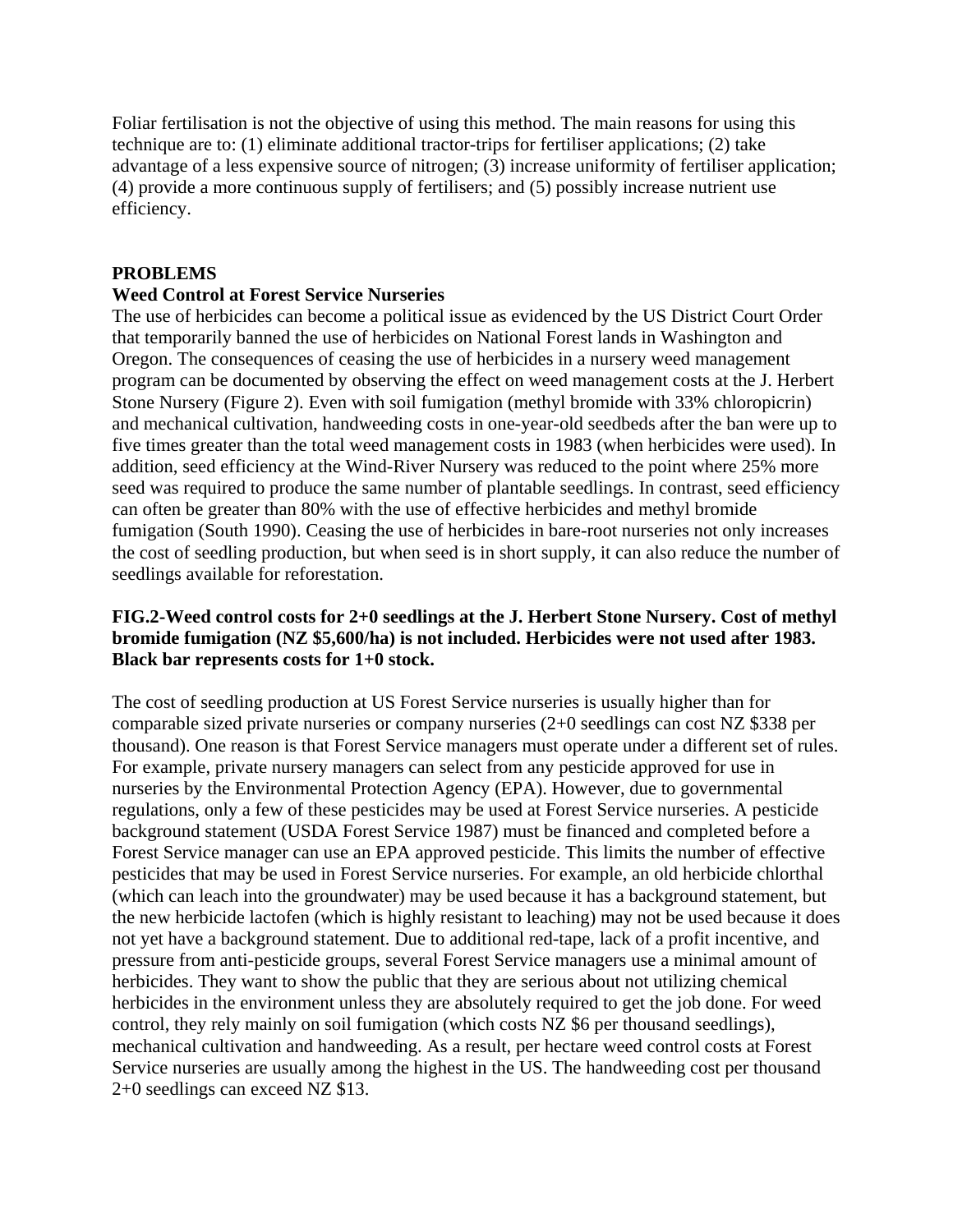#### *Groundwater Concerns*

Throughout the world, there is growing concern over nitrate and pesticide contamination of groundwater. In Canada, the Ministry of Environment will soon require that runoff from the nursery be contained on-site. Some container nurseries have installed systems to collect all runoff water for re-use. In the US and in Europe, water-soluble herbicides have leached into the groundwater. As a result, atrazine was banned in Germany. In Denmark, it can be used only once in three years (and then, no more than 750 g a.i./ha). In Finland, atrazine was the only herbicide approved for use in seedbeds in 1990. However, it has now been withdrawn by the chemical company.

Herbicides commonly used in southern pine nurseries include oxyfluorfen, lactofen, glyphosate, and fluazifop-p-butyl. The leaching potential for these herbicides is extremely low (Hornsby 1992). Herbicides that do have a high potential for leaching include atrazine, diphenamid, chlorthal (DCPA), hexazinone, propazine, simazine and fomesafen (sodium salt). Of these, atrazine, chlorthal and simazine have been detected in US groundwater (US EPA 1990). It is ironic that some governments (e.g. Canada, Finland, United Kingdom) have permitted tree nurseries to use atrazine or chlorthal or simazine but not oxyfluorfen (which is highly resistant to leaching). Fortunately, oxyfluorfen is legal for use in nurseries in a number of countries such as the US, South Africa, New Zealand, and Chile. In order to promote good public relations, nursery managers should cease using pesticides that are likely to leach into groundwater and should (where legal) switch to water-insoluble herbicides.

#### *Ozone Concerns*

Although methyl bromide does not contaminate groundwater, there is concern that it can act to deplete the ozone layer. Despite a lack of reliable data on either the half-life of methyl bromide in the atmosphere or the relative amounts of man-made vs. natural sources, some organizations would like the artificial production of methyl bromide to cease by the year 2000. If this fumigant is removed from the market, then use of fumigants such as 100% chloropicrin and dazomet may increase. These alternatives are more expensive (when used with a plastic tarp) and are not as effective on nutsedge. When used without a plastic tarp, dazomet is not as effective on pests as methyl bromide. If methyl bromide is banned, some managers may decide to control nutsedge tubers with water-soluble herbicides like fomesafen. There is little doubt that use of more soilpersistent pesticides would increase if methyl bromide is withdrawn from the market.

#### *Nutsedge*

Nutsedge occurs at many nurseries and can be difficult to control. When applied under optimum soil conditions (usually in the fall), methyl bromide fumigation can be very effective in reducing high populations. Directed applications of glyphosate (either applied by hand or using a wick) are sometimes used to control nutsedge. Unfortunately, there are only a few herbicides that are both effective and selective in controlling nutsedge. Selective herbicides include fomesafen, sulfometuron, perfluidone and metalochlor (granular formulation). Fomesafen has demonstrated good preemergence and some postemergence activity against yellow nutsedge. It leaches into the soil and directly affects tubers. Depending on soil texture, sulfometuron-methyl can be effective at rates as low as 18 g a.i./ha. A little known benefit of treating with this compound is that the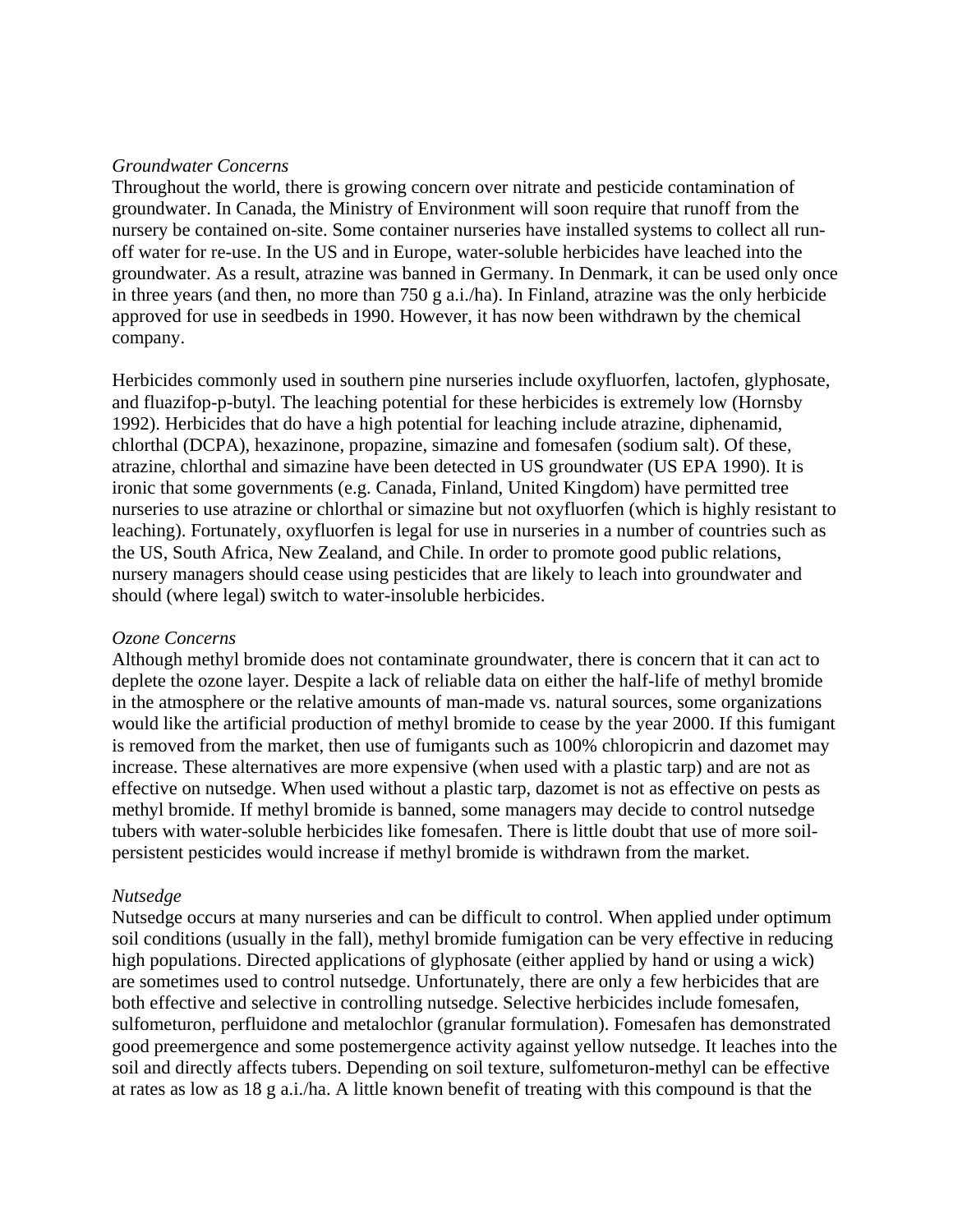percentage of ectomycorrhizae can be increased (South 1987). A granular formulation of metalochlor has shown promise in controlling patches of nutsedge but this material can inhibit growth of pine seedlings. Unfortunately, perfluidone is no longer available in the US and although sulfometuron is registered for use in pine plantations, it is not registered for use on pine seedbeds.

### *Multileadered Seedlings*

The application of mineral spirits was common in 1975 but the oil embargo caused a rapid increase in price. As the use of mineral spirits decreased, nursery managers around the world began to observe an increase in multileadered seedlings (Ray and Vanner 1988; South 1991). Some managers thought the increase was due to applying newer herbicides. However, at most nurseries the damage is caused by mirids feeding on young seedlings. In the northern hemisphere, *Lygus* spp. are causing problems while *Taylorilygus pallidulus* (Blanchard) has been found in pine nurseries in both hemispheres (South *et al.* 1993). Although *Lygus* (Wise 1977) and *Eurystylopsis harmandi* Poppius occur in New Zealand, it has not yet been proven that feeding by these mirids will injure *P. radiata*.

## **REFERENCES**

BLAKE,J.I.;SOUTH,D.B. 1987: The efficacy of monthly vs. weekly applications of oxyfluorfen in southern forest tree seedling nurseries. *Proceedings of the 40th Annual Meeting of the Southern Weed Science Society*: 180.

BROWN,W. 1991: The cost of chemical weed control in *Pinus radiata:* a study of three central north island New Zealand Nurseries. Pp.52-55. *in* Menzies,M.I.;Parrot,G.E.;Whitehouse,L.J. (Ed.) "Efficiency of Stand Establishment Operations: Proceedings of an International Conference held at the Forest Research Institute, Rotorua, New Zealand, 11-15 September 1989". *New Zealand Ministry of Forestry, FRI Bulletin No. 156.*

CARLSON,W.C.;ANTHONY,J.G.;PLYER,R.P. 1987: Polymeric nursery bed stabilization to reduce seed losses in forest nurseries. *Southern Journal of Applied Forestry 11(3)*:116-119.

COKER,A. 1991: Foliar urea uptake effect on nitrogen distribution in *Pinus radiata* seedlings. Pp.287-292. *in* Menzies,M.I.;Parrot,G.E.; Whitehouse,L.J. (Ed.) "Efficiency of Stand Establishment Operations: Proceedings of an International Conference held at the Forest Research Institute, Rotorua, New Zealand, 11-15 September 1989". *New Zealand Ministry of Forestry, FRI Bulletin No. 156.*

HAINES,M.W. 1970: Soil consolidation in forest nurseries with Curasol AC. *Australian Forest Research 5(1)*:25-28.

HORNSBY,A.G. 1992: Site-specific pesticide recommendations: the final step in environmental impact prevention. *Weed Technology 6*:736-742.

MANGOLD,R.D.;MOULTON,R.J.;SNELLGROVE,J.D. 1992: Tree planting in the United States 1991. USDA Forest Service. 14 p.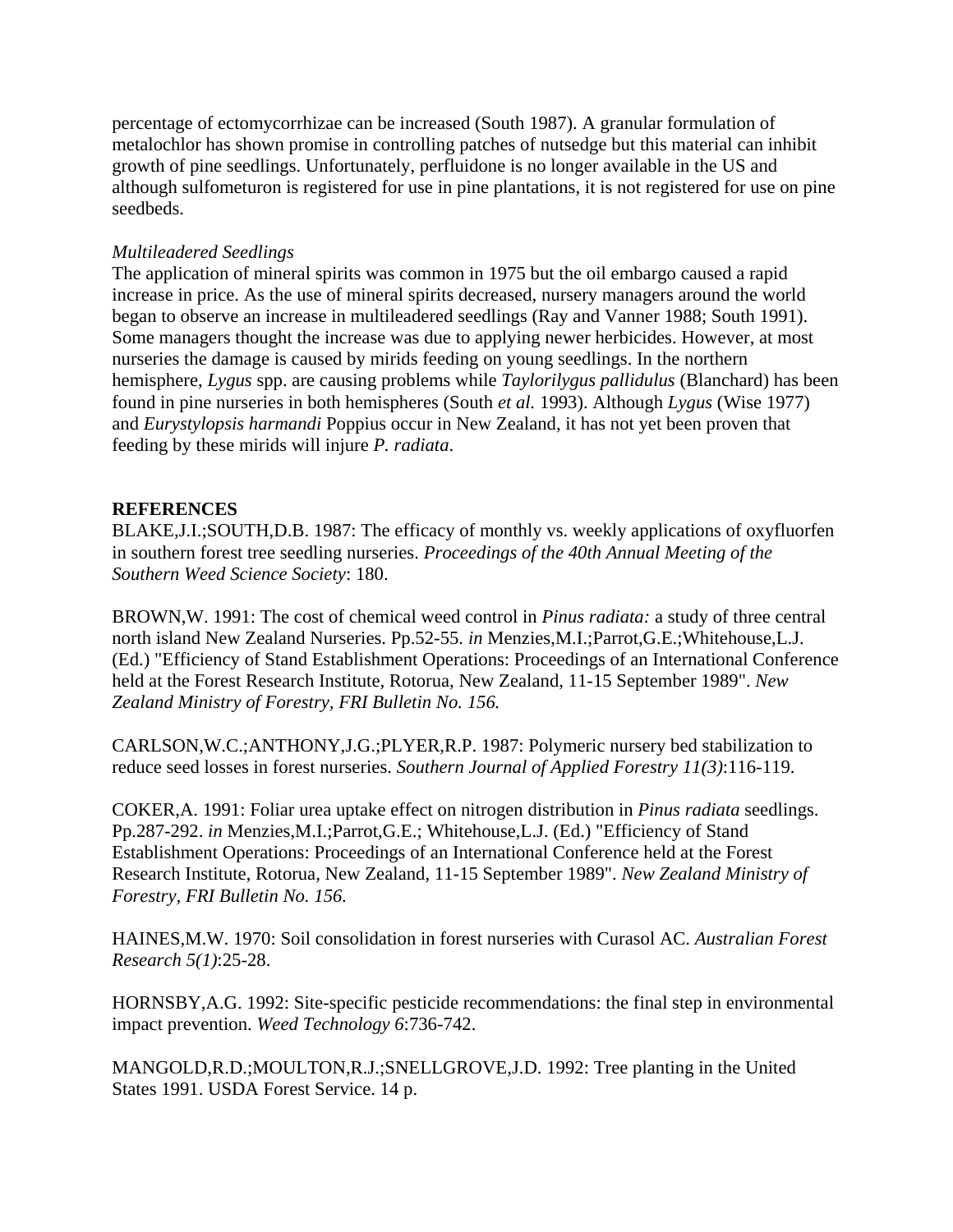RAY,J.W.;VANNER,A.L. 1988: Reducing the frequency of seedling malformations in *Pinus radiata* nurseries by the application of insecticides. *New Zealand Journal of Forest Science 18*:280-286.

SOUTH,D.B. 1984: Chemical weed control in southern hardood nurseries. *Southern Journal of Applied Forestry 8(1)*:16-22.

SOUTH,D.B. 1986: Herbicides for southern pine seedbeds. *Southern Journal of Applied Forestry 10(3)*:152-157.

SOUTH,D.B. 1987: Sulfometuron-methyl increased ectomycorrhizae at two loblolly pine nurseries in Arkansas. *Proceedings of the 40th Annual Meeting of the Southern Weed Science Society*: 181.

SOUTH,D.B. 1988: Diphenylether herbicides used on southern pine seedlings in the United States. *Aspects of Applied Biology 16*:215-222.

SOUTH,D.B. 1990: Nursery seed efficiency can affect gains from tree improvement. *Proceedings of the Southern Forest Nursery Association:* 46-53.

SOUTH,D.B. 1991: Lygus bugs: a worldwide problem in conifer nurseries. Pp. 215-222. *in* Proceedings of the 1st IUFRO Workshop on Diseases and Insects in Forest Nurseries. Forestry Canada, Information Report BC-X-331.

SOUTH,D.B. 1992a: Prodiamine: a herbicide for pine and hardwood nurseries. *Southern Journal of Applied Forestry 16*:142-146.

SOUTH,D.B. 1992b: Weed control costs using methyl bromide and herbicides for southern pine nurseries. *Proceedings of the 37th Southern Nurserymen's Association Research Conference:*  288-291.

SOUTH,D.B.;GJERSTAD,D.H. 1980: Oxyfluorfen: an effective herbicide for southern pine nurseries. *Southern Journal of Applied Forestry 4(1)*:36-39.

SOUTH,D.B.;ZWOLINSKI,J.B.;BRYAN,H.W. 1993: *Taylorilygus pallidulus* (Blanchard) - a potential pest of pine seedlings. *Tree Planters' Notes (In Press).*

SUTHERLAND,J.R.;ADAMS,R.E. 1965: Stand, growth, and nitrogen content of red pine seedlings following chemical treatment of the soil to control disease. *Tree Planters' Notes 73*:7.

USDA FOREST SERVICE. 1987: Pesticide Background Statement, Volume III. Nursery Pesticides. Agriculture Handbook No. 670.

US ENVIRONMENTAL PROTECTION AGENCY. 1990: National pesticide Survey: Summary results of EPA's national survey of pesticides in drinking water wells. Office of Water/Office of pesticides and toxic substances.